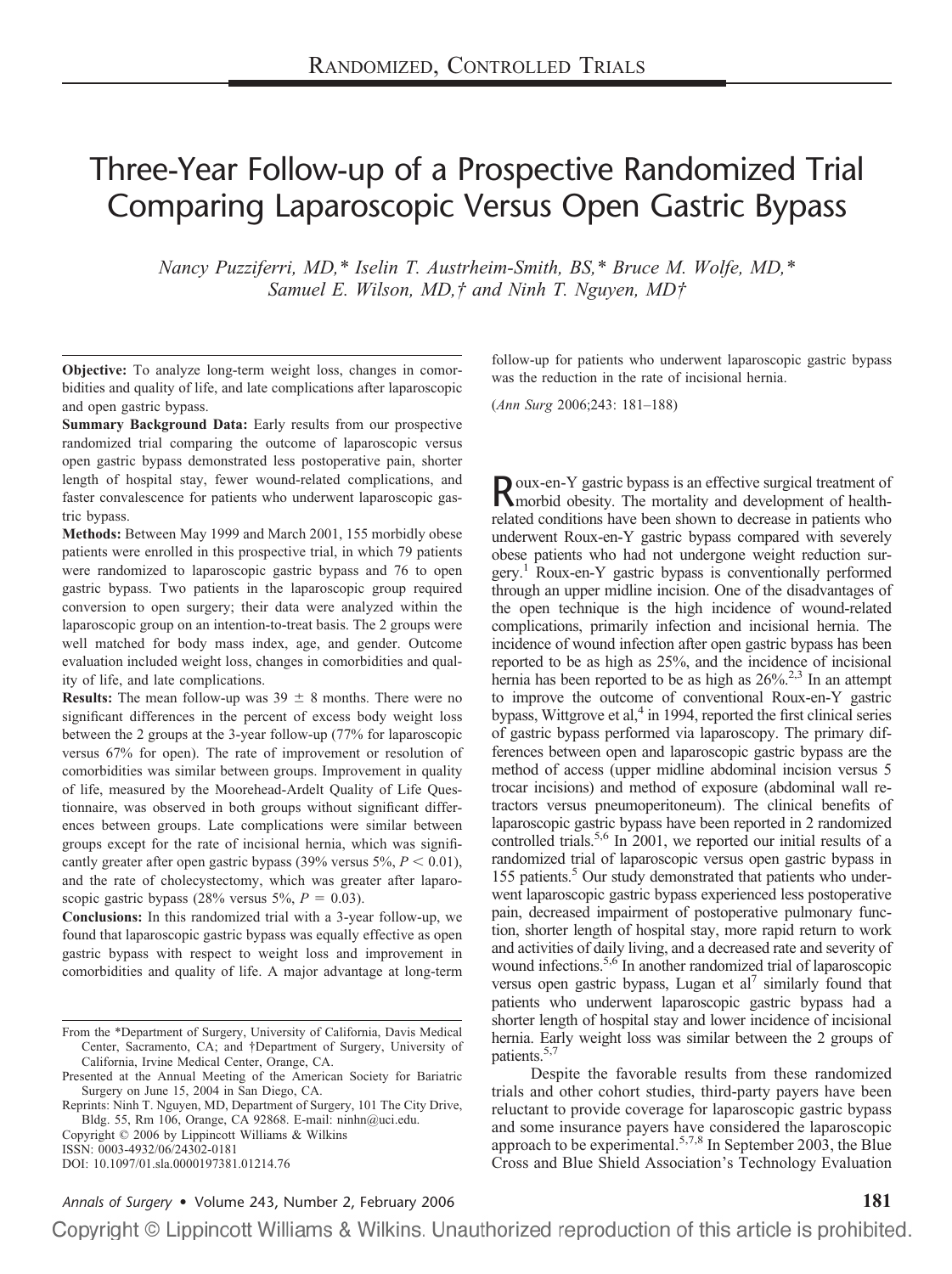Center reported that there is insufficient evidence to form conclusions about the relative efficacy and morbidity of laparoscopic gastric bypass.<sup>9</sup> One of the reasons for their assessment was the paucity of high-quality clinical trials comparing long-term outcomes of laparoscopic versus open gastric bypass. Since physiologic principles of open Rouxen-Y gastric bypass procedure are similar to the laparoscopic procedure, we hypothesized that long-term weight loss, resolution of comorbidities, and improvement in quality of life should be equivalent between the 2 groups. This article reports the 3-year results of our randomized trial comparing laparoscopic versus open gastric bypass with emphasis on weight loss, changes in comorbidities and quality of life, and late complications.

#### **METHODS**

We conducted a prospective randomized trial comparing the outcomes of laparoscopic versus open gastric bypass for the treatment of morbid obesity in 155 patients from May 1999 to March  $2001$ <sup>5</sup> Eligibility for inclusion in this study included patients with a body mass index (BMI) of 40 to 60  $kg/m<sup>2</sup>$  undergoing evaluation for bariatric surgery, who were 21 to 60 years of age, and had failed at all previous medical interventions for weight loss. Exclusion criteria included patients who had previous bariatric surgery, previous gastric surgery, a large abdominal ventral hernia, a history of deep venous thrombosis or pulmonary embolism, and severe cardiovascular, respiratory, hepatic, or renal disease. Randomization was performed by the use of "sealed envelope" technique stratified by BMI ( $\leq$ 50 versus  $\geq$ 50) and in blocks of 6 patients. Two patients initially allocated to open gastric bypass were excluded from the study after randomization: 1 patient withdrew consent and underwent laparoscopic gastric bypass and the other patient had intraoperative splenic injury requiring iatrogenic splenectomy and did not complete the gastric bypass procedure. The decision to perform a cholecystectomy concomitantly with the gastric bypass procedure was based on the presence of gallstones on preoperative ultrasound examination and at the discretion of the surgeon if the patient was randomized to the laparoscopic approach. Patients with gallstones undergoing laparoscopic gastric bypass could also have the cholecystectomy as a staged procedure several months after the gastric bypass procedure. Prophylactic ursodeoxycholic acid (Ursodiol) was given postoperatively as a preventive measure against gallstone formation. Before entering into the trial, written informed consent was obtained from all patients. This study was approved by the Institutional Review Board of the University of California, Davis Medical Center.

## **Surgical Technique**

The anesthetic methods and techniques were similar between the 2 groups. All patients were given a single dose of preoperative and postoperative antibiotics. Sequential pneumatic compression devices were placed on both lower extremities for deep venous thrombosis prophylaxis. A 15- to 20-mL transected gastric pouch was created in both groups; a 75-cm Roux limb was constructed for patients with a BMI of 40 to 49 kg/m<sup>2</sup> and a 150-cm Roux limb was used for patients

with a BMI  $\geq$  50 kg/m<sup>2</sup>. The gastrojejunostomy anastomosis was performed with a circular stapler.

Laparoscopic gastric bypass was performed through 5 abdominal trocars. Our technique of laparoscopic gastric bypass has been described previously.<sup>5</sup> Briefly, intra-abdominal pressure was maintained at 15 mm Hg. The dissection began directly on the lesser curve of the stomach to gain entrance into the lesser sac. Through an anterior gastrotomy, the anvil of the circular stapler was inserted into the stomach and positioned through the anterior gastric wall approximately 1 cm below the gastroesophageal junction. The linear staplers were applied around the anvil to create a 15- to 30-mL gastric pouch. The jejunum was divided 30-cm distal to the ligament of Treitz. The Roux limb length was measured and the jejunojejunostomy anastomosis constructed with a 60-mm linear stapler. The small bowel mesenteric defect was closed with sutures. The Roux limb was tunneled along a retrocolic, retrogastric path and positioned near the transected gastric pouch. The transverse colon mesenteric defect and Petersen defect were closed with interrupted sutures. The circular stapler was inserted transabdominally and positioned into the end of the jejunal Roux limb to create an end-to-side gastrojejunostomy anastomosis. The jejunal opening was closed with a linear stapler. The anastomosis was oversewn with interrupted sutures and tested endoscopically for air leaks. The 12-mm trocar sites were closed with interrupted sutures.

Open gastric bypass was performed through an upper midline incision. A Thompson abdominal wall retractor (Thompson Surgical Instruments, Inc., Traverse City, MI) was used to provide exposure of the operative field. An anterior gastrotomy was created, and the anvil of the circular stapler was inserted into the stomach and positioned through the anterior gastric wall. A 15- to 30-mL gastric pouch was created with the linear staplers. The jejunum was divided 30 cm distal to the ligament of Treitz. The Roux limb length was measured as previously stated. The jejunojejunostomy anastomosis was constructed with a 60-mm linear stapler. The small bowel mesenteric defect was closed. The Roux limb was placed in the retrocolic and retrogastric position. The transverse mesocolon defect and Petersen defect were closed with interrupted sutures. The circular stapler was positioned into the end of the jejunal Roux limb to create an end-to-side gastrojejunostomy anastomosis. The jejunal opening was closed with a linear stapler. The anastomosis was oversewn with interrupted sutures and tested endoscopically for air leaks. The midline fascia layer was closed with continuous running nonabsorbable sutures. The skin was approximated with staples.

### **Follow-up**

Patients were seen in the University of California, Davis Medical Center multidisciplinary bariatric clinic for follow-up at 1, 3, 6, 9, and 12 months, then yearly thereafter. Follow-up data were collected by interview of the patient at the bariatric clinic visit, chart review, and phone interview with the primary care physician and the patient. All telephone and mail surveys included inquiries regarding changes in comorbidities and quality of life, weight loss, and the pres-

**182** *© 2006 Lippincott Williams & Wilkins*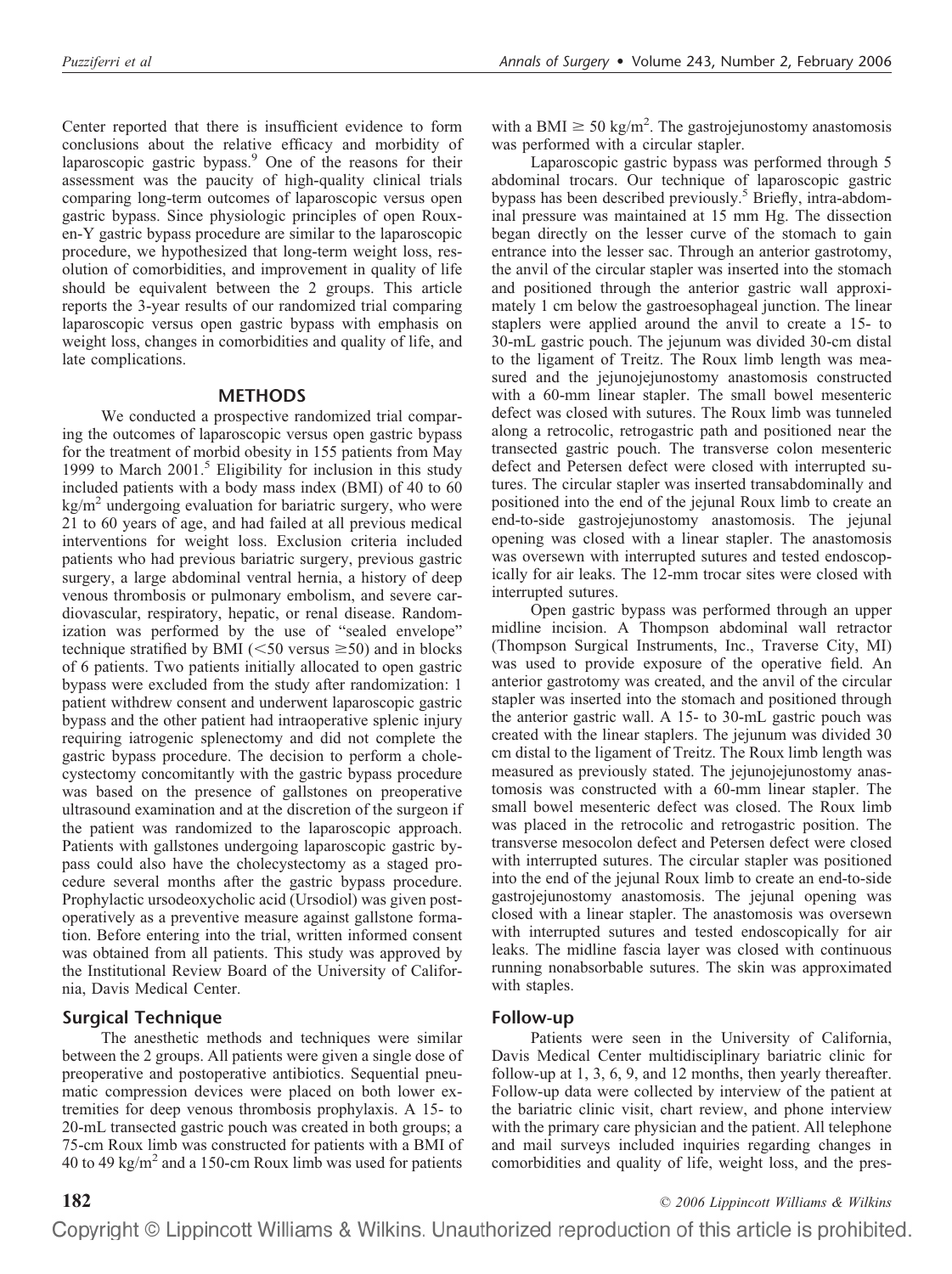ence of late complications. Multiple attempts were made to contact patients with lost to follow-up, including phone call at home and work, e-mail, and by routine mail.

### **Weight Loss**

Weight loss was expressed as the percentage of excess body weight loss. The ideal body weight was derived from the "Metropolitan Life" tables of height and weight using the middle weight of a medium-framed person.

## **Changes in Comorbidities**

Changes in comorbidities were analyzed according to the following scale: a designation of *worse* was assigned if the patient had worsening of symptoms such as requiring higher doses of medication or the need for new medication. A designation of *unchanged* was assigned if the patient had no change in symptoms or medication use. A designation of *improved* was assigned if the patient experienced decreased severity or frequency of symptoms or decreased dosage or number of medications. A designation of *resolved* was assigned if the patient had resolution of symptoms and did not require medication for treatment. In the case of sleep apnea, the use of continuous positive airway pressure mask was considered treatment in lieu of medication.

### **Quality of Life Assessment**

All patients completed the Moorehead-Ardelt Quality of Life Questionnaire administered at 1, 2, and 3 years after surgery. The Moorehead-Ardelt Questionnaire assesses 5 categories, including self-esteem, physical activity, social life, work conditions, and sexual interest/activity. Points are added for positive changes and subtracted for negative changes. The Moorehead-Ardelt Quality of Life Questionnaire is also a part of the Bariatric Analysis and Reporting Outcome System (BAROS).

The BAROS takes into account 3 main outcome categories: percent of excess body weight loss, changes in comorbidities, and the Moorehead-Ardelt Quality of Life Questionnaire. A maximum of 3 points is given for each category. In the BAROS, points are deducted for complications and reoperations from the subtotal scores of the 3 categories. The BAROS scores are classified as excellent  $(>=7-9 \text{ points})$ , very good ( $>5-7$  points), good ( $>3-5$  points), fair ( $>1-3$  points), and failure (1 point or less).

## **Late Complications**

Late complications that occurred more than 3 months after laparoscopic and open gastric bypass were recorded. All patients were examined at follow-up for the presence of an incisional hernia, which was defined as the presence of fascial defect(s) at the incision site resulting in herniation of abdominal contents. Other late complications that were recorded included the development of gallstones, marginal ulceration, chronic nausea or vomiting, chronic abdominal pain, anemia, and metabolic deficiencies.

### **Statistics**

Continuous data are expressed as mean  $\pm$  SD. Analyses of differences between groups for demographics and comorbidities were performed using 2-sample *t* tests and Fisher exact test tests for categorical data. Mann-Whitney tests were performed for nonparametric data. The data in this trial were analyzed on an intention-to-treat basis so that results of patients randomized to laparoscopic gastric bypass who required conversion to laparotomy were included in the laparoscopic group. Differences in improvement of comorbidities and complications between groups were analyzed by Mantel-Haenszel  $\chi^2$  tests. Repeated measures of analysis of variance were used to analyze the changes in the percent of excess body weight loss at followup. The Moorehead-Ardelt Quality of Life scores were compared between groups using unpaired *t* tests. Statistical evaluations were performed using the SPSS statistical software, version 12.0 (SPSS Inc., Chicago, IL) by a senior statistician in the Department of Statistics at the University of California, Davis (Mitchell Watnik, PhD). A *P* value of less than 0.05 was considered significant.

### **RESULTS**

### **Patient Characteristics**

The short-term results and cost analysis of 155 patients randomized to laparoscopic or open gastric bypass have been previously published.<sup>5</sup> A total of 116 (75%) of the original 155 patients were available for follow-up: 59 of 79 patients who underwent laparoscopic gastric bypass and 57 of 76 patients who underwent open gastric bypass. The mean follow-up was  $39 \pm 8$  months (range, 24–58 months). Two patients in the laparoscopic group required conversion to open surgery. The groups were well matched for age, BMI, and gender. Baseline comorbidities did not differ significantly between groups except for sleep apnea, which was more prevalent in the open group (Table 1). A cholecystec-

| <b>Characteristics</b>               | Laparoscopic<br>Gastric<br><b>Bypass</b><br>$(n = 59)$ | Open<br>Gastric<br><b>Bypass</b><br>$(n = 57)$ | P              |
|--------------------------------------|--------------------------------------------------------|------------------------------------------------|----------------|
| Gender                               |                                                        |                                                |                |
| Female                               | 56                                                     | 51                                             | $NS*$          |
| Male                                 | 3                                                      | 6                                              | $NS*$          |
| Age (years)                          | $47 \pm 7$                                             | $50 \pm 8$                                     | $NS^{\dagger}$ |
| Preoperative BMI ( $\text{kg/m}^2$ ) | $48 \pm 5$                                             | $49 \pm 6$                                     | $NS^{\dagger}$ |
| History of cholecystectomy           | 16(27)                                                 | 17(30)                                         | $NS*$          |
| Comorbidities                        |                                                        |                                                |                |
| Osteoarthritis                       | 30(51)                                                 | 31(54)                                         | $NS*$          |
| Hypertension                         | 18(31)                                                 | 28 (49)                                        | $NS*$          |
| Depression                           | 17(29)                                                 | 17(30)                                         | $NS^*$         |
| Gastroesophageal reflux              | 14(24)                                                 | 21(37)                                         | $NS*$          |
| Dyslipidemia                         | 8(14)                                                  | 14(25)                                         | $NS^*$         |
| Sleep apnea                          | 5(8)                                                   | 15(26)                                         | $< 0.05*$      |
| Diabetes mellitus                    | 5(8)                                                   | 8(14)                                          | $NS*$          |
| Infertility                          | 7(12)                                                  | 5(9)                                           | $NS*$          |
| Urinary incontinence                 | 8(14)                                                  | 4(7)                                           | $NS*$          |
| Lower extremity edema                | 2(3)                                                   | 3(5)                                           | $NS*$          |

\*Fisher exact tests.

† Two-sample *t* tests.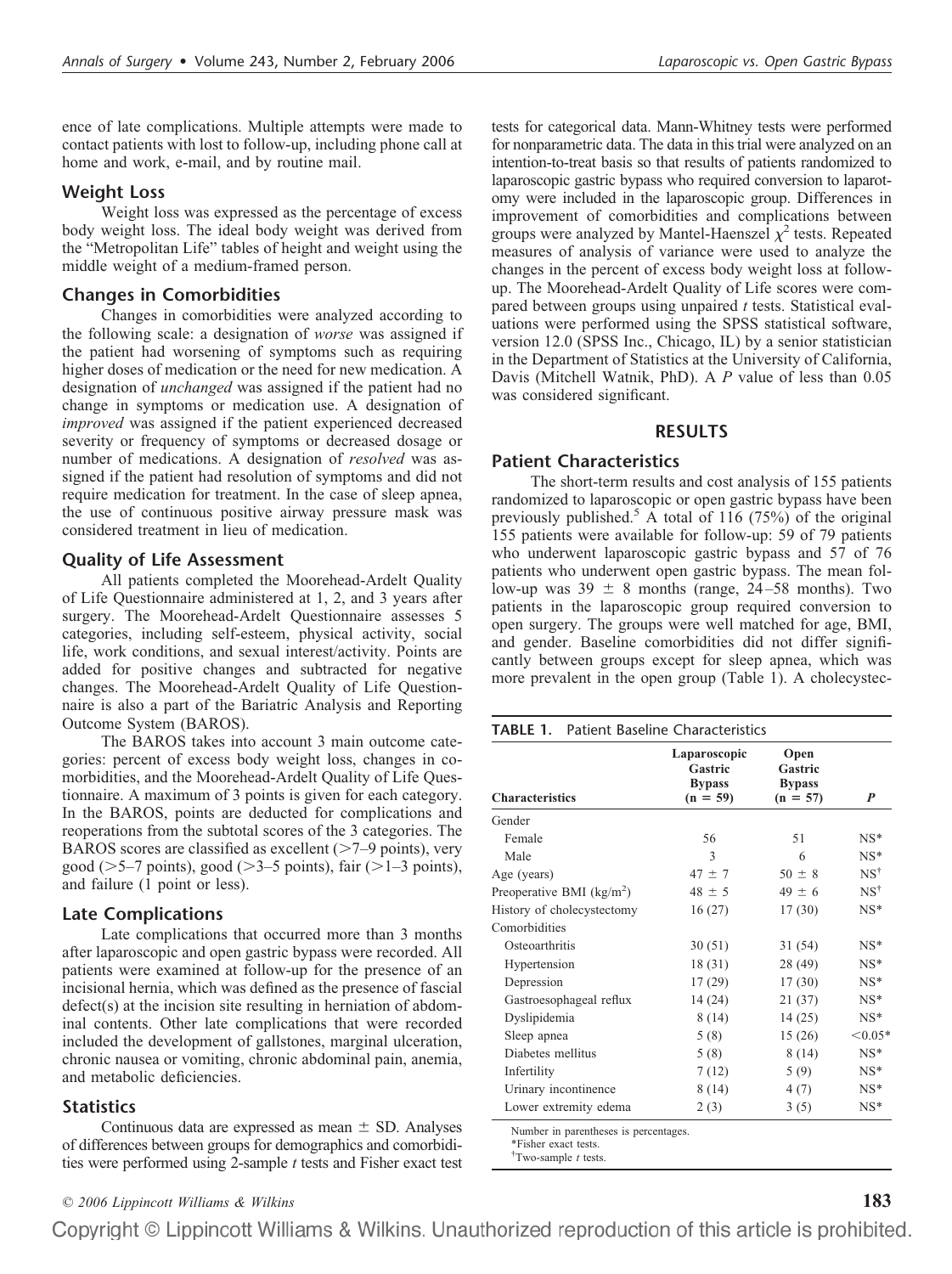tomy had been done previously in 27% of laparoscopic gastric bypass patients and 30% of open gastric bypass patients. Concomitant cholecystectomy for gallstones was performed in 3 of 59 patients in the laparoscopic group and 14 of 57 patients in the open group.

# **Weight Loss**

The percent of excess body weight loss at 3-years was  $77\% \pm 22\%$  for laparoscopic gastric bypass and  $67\% \pm 21\%$ for open gastric bypass (Fig. 1). There were no significant differences in percent of excess body weight loss after laparoscopic and open gastric bypass at 4-year follow-up (76%  $\pm$ 19% versus  $71\% \pm 25\%$ , respectively).

## **Changes in Comorbidities**

Differences in resolution or improvement of obesityrelated comorbid conditions between laparoscopic and open gastric bypass are reported in Table 2. There was no significant difference in the percent of patients with improvement or resolution of comorbidities between the 2 groups except for osteoarthritis and dyslipidemia. Laparoscopic gastric bypass patients had a significantly greater improvement of arthritic symptoms, whereas open gastric bypass patients had a significantly greater improvement of dyslipidemia. Details of the number of patients affected by the various comorbidities and the percentage of patients with resolution of symptoms, improvement of symptoms, no change in symptoms, or worsening of symptoms after laparoscopic and open gastric bypass are reported in Tables 3 and 4, respectively.

## **Quality of Life Assessment**

Changes in Moorehead-Ardelt Quality of Life scores after laparoscopic ( $n = 22$ ) and open ( $n = 22$ ) gastric bypass are depicted in Figure 2. Positive changes were observed in all 5 categories of the Moorehead-Ardelt Quality of Life Questionnaire and there were no significant differences in the scores between groups. The Moorehead-Ardelt Quality of Life scores are as follows: self-esteem (0.89 for laparoscopic



**FIGURE 1.** Percentage of excess body weight loss (EBWL) at 3-year and 4-year follow-up after laparoscopic and open gastric bypass.

| TABLE 2. Improvement or Resolution of Comorbidities at      |  |  |  |  |
|-------------------------------------------------------------|--|--|--|--|
| 3-Year Follow-up After Laparoscopic and Open Gastric Bypass |  |  |  |  |

| <b>Comorbidities</b>                 | Laparoscopic<br>Gastric<br><b>Bypass</b> | Open<br>Gastric<br><b>Bypass</b> | P           |
|--------------------------------------|------------------------------------------|----------------------------------|-------------|
| Osteoarthritis                       | 24(80)                                   | 19(61)                           | $P < 0.05*$ |
| Hypertension                         | 15(83)                                   | 28 (100)                         | $NS*$       |
| Depression                           | 13 (76)                                  | 12(71)                           | $NS*$       |
| Gastroesophageal reflux              | 14 (100)                                 | 21 (100)                         | $NS*$       |
| Dyslipidemia                         | 7(88)                                    | 17(100)                          | $P < 0.01*$ |
| Sleep Apnea                          | 5(100)                                   | 12(86)                           | $NS*$       |
| Diabetes mellitus                    | 5(100)                                   | 7(88)                            | $NS*$       |
| Infertility                          | 2(29)                                    | 2(40)                            | $NS*$       |
| Stress incontinence                  | 7(88)                                    | 4(100)                           | $NS*$       |
| Lower extremity edema                | 1(50)                                    | 3(100)                           | $NS^*$      |
| Number in parentheses is percentage. |                                          |                                  |             |

\*Fisher Exact tests.

versus 0.88 for open), physical activity (0.40 for laparoscopic versus 0.36 for open), social life (0.34 for laparoscopic versus 0.33 for open), labor or work conditions (0.33 for laparoscopic versus 0.25 for open), and sexual interest/activity (0.20 for laparoscopic versus 0.24 for open).

The BAROS were evaluated on 22 patients who underwent laparoscopic gastric bypass and 22 patients who underwent open gastric bypass (Fig. 3). The overall failure rate for the 44 patients who underwent laparoscopic or open gastric bypass was 2.3%. Fair results were observed in 4.5% of laparoscopic gastric bypass patients and 9.1% of open gastric bypass patients. There were no significant differences in the percentage of patients who reported "good," "very good," and "excellent" results after laparoscopic versus open gastric bypass (95.5% versus 86.4%, respectively).

## **Late Complications**

There was no statistical difference in the proportion of patients who experienced chronic nausea and vomiting, abdominal pain, marginal ulceration, anemia, and B12 deficiency between groups (Table 5). A greater proportion of patients developed incisional hernia after open gastric bypass  $(39\%$  versus 5%,  $P < 0.01$ ). Of the 22 patients who developed an incisional hernia after open gastric bypass, 11 patients had already undergone herniorrhaphy with 6 of these 11 patients developing a recurrence. Two of the 3 patients in the laparoscopic group who developed an incisional hernia were patients who were converted to an open procedure. Of the patients with an intact gallbladder at the time of the gastric bypass procedure, 12 (28%) of 43 patients in the laparoscopic group and 2 (5%) of 40 patients in the open group underwent postoperative cholecystectomy  $(P = 0.03)$ . Reoperation for small bowel obstruction occurred in 3% of patients in the laparoscopic group and 2% of patients in the open group. There were no perioperative deaths and no late deaths.

## **DISCUSSION**

The rationale for laparoscopic gastric bypass is that the efficacy of the Roux-en-Y procedure can be obtained through

## **184** *© 2006 Lippincott Williams & Wilkins*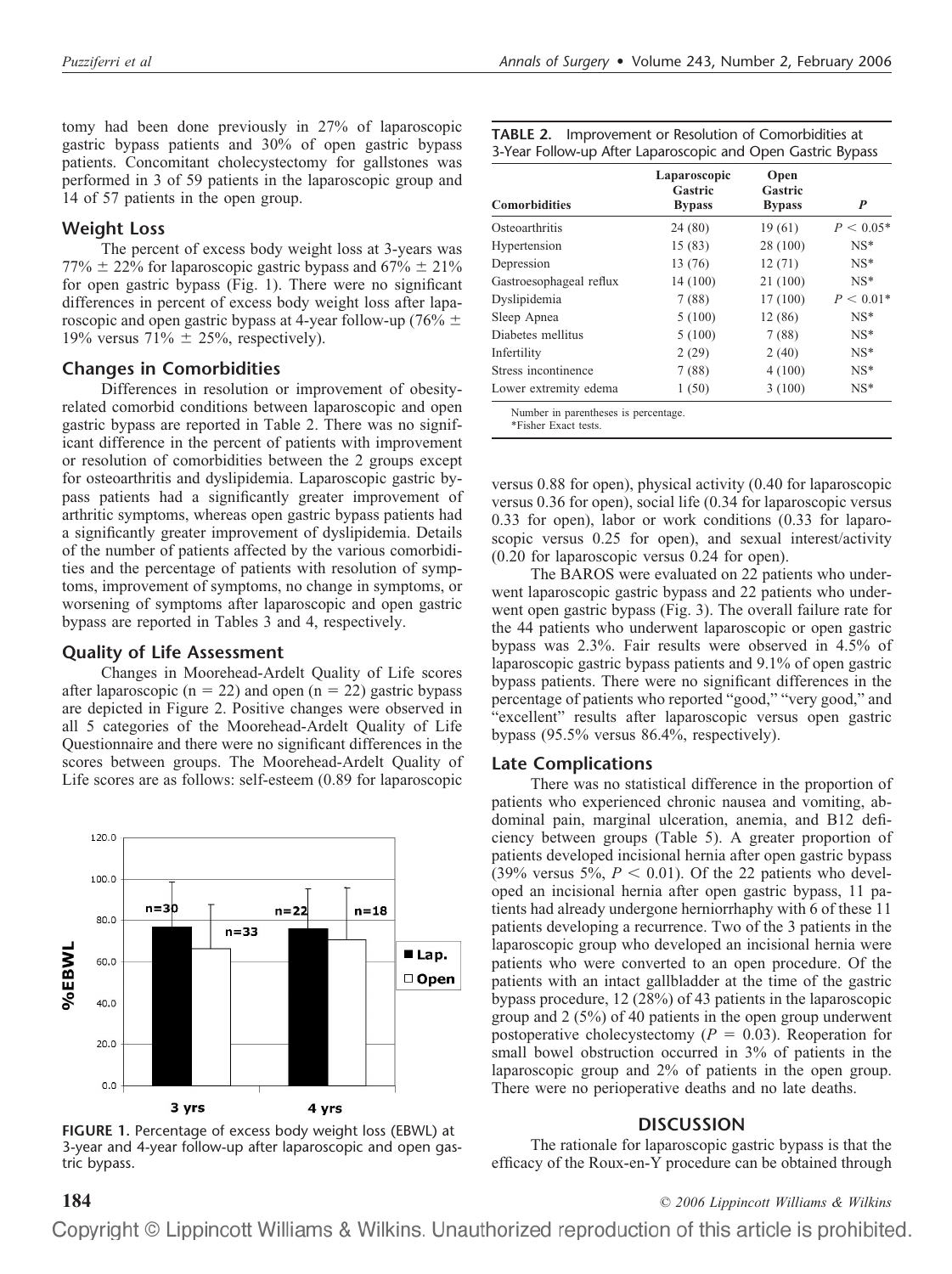| <b>Comorbidities</b>    | <b>Patients</b><br>(n) | Worse<br>(n) | Unchanged<br>(n) | <b>Improved</b><br>(n) | <b>Resolved</b><br>(n) |
|-------------------------|------------------------|--------------|------------------|------------------------|------------------------|
| Osteoarthritis          | 30                     | 0(0)         | 6(20)            | 11(37)                 | 13(43)                 |
| Hypertension            | 18                     | 0(0)         | 3(17)            | 3(17)                  | 12(66)                 |
| Depression              | 17                     | 0(0)         | 4(24)            | 10(59)                 | 3(18)                  |
| Gastroesophageal reflux | 14                     | 0(0)         | 0(0)             | 2(14)                  | 12 (86)                |
| Dyslipidemia            | 8                      | 0(0)         | 1(13)            | 3(38)                  | 4(50)                  |
| Sleep apnea             | 5                      | 0(0)         | 0(0)             | 3(60)                  | 2(40)                  |
| Diabetes mellitus       | 5                      | 0(0)         | 0(0)             | 0(0)                   | 5(100)                 |
| Infertility             |                        | 0(0)         | 5(71)            | 0(0)                   | 2(29)                  |
| Stress incontinence     | 8                      | 0(0)         | 1(13)            | 2(25)                  | 5(63)                  |
| Lower extremity edema   | 2                      | 0(0)         | 1(50)            | 0(0)                   | 1(50)                  |

|                | TABLE 3. Changes in Comorbidities at 3-Year Follow-up After Laparoscopic |
|----------------|--------------------------------------------------------------------------|
| Gastric Bypass |                                                                          |

small access incisions thereby reducing the extent of surgical injury to the host. We previously reported the initial outcomes of our randomized trial comparing laparoscopic versus open gastric bypass in 155 patients.<sup>5</sup> Advantages of the laparoscopic approach include less postoperative pain, shorter hospitalization, improved pulmonary function, and an early return to normal activity.<sup>5,6</sup> In addition, we previously demonstrated that laparoscopic gastric bypass reduces the operative trauma to the host compared with open gastric bypass.10 To date, there have been 3 published randomized trials comparing the outcomes of laparoscopic versus open gastric bypass; however, none of these studies has provided long-term follow-up.<sup>5,7,11</sup> This study presents the 3-year results of patients who participated in our randomized trial of laparoscopic versus open gastric bypass between May 1999 and March 2001. In this study, we found that laparoscopic gastric bypass was equally effective as open gastric bypass with regard to weight loss and improvement of comorbidities and quality of life. An important advantage of laparoscopic gastric bypass at long-term follow-up was the lower rate of incisional hernia.

We found that weight loss was similar between laparoscopic and open gastric bypass patients at 3-year (77% for laparoscopic versus 67% for open) and 4-year (76% for laparoscopic versus 71% for open) follow-up. Since the anatomic and physiologic principles of the gastric bypass operation were identical between the 2 techniques, it is not surprising that long-term weight loss was similar. Lugan et al<sup>7</sup> also reported equivalent weight loss between laparoscopic and open gastric bypass patients at a mean follow-up of 23 months. Higa et al<sup>12</sup> reported a similar result with a  $62\%$ excess body weight loss at 3-year follow-up of a small cohort of 19 patients who underwent laparoscopic gastric bypass.

Improvement or resolution of obesity-related comorbidities after gastric bypass has been well documented and tends to be directly related to the extent of weight reduction. In a landmark paper entitled "Who would have thought of it? An operation proves to be the most effective therapy for adult-onset diabetes mellitus," Pories et al<sup>13</sup> found an 83% resolution of type II diabetes at 14-year follow-up. Schauer et  $al<sup>14</sup>$  similarly reported an 83% resolution of type II diabetes in a cohort of 191 patients who underwent laparoscopic gastric bypass. Since the weight loss between laparoscopic and open gastric bypass patients was similar in our trial, we hypothesized that improvement or resolution of comorbidities should be equivalent between the 2 groups. At the 3-year follow-up, we found that both techniques (laparoscopic and open) were equally effective in improvement of obesity-related comorbidities, including type II diabetes, sleep

|                         | <b>Patients</b> | Worse | Unchanged | Improved | <b>Resolved</b> |
|-------------------------|-----------------|-------|-----------|----------|-----------------|
| <b>Comorbidities</b>    | (n)             | (n)   | (n)       | (n)      | (n)             |
| Osteoarthritis          | 31              | 7(23) | 5(16)     | 11(35)   | 8(26)           |
| Hypertension            | 28              | 0(0)  | 0(0)      | 3(11)    | 25(89)          |
| Depression              | 17              | 0(0)  | 5(29)     | 8(48)    | 4(24)           |
| Gastroesophageal reflux | 21              | 0(0)  | 0(0)      | 3(14)    | 18 (86)         |
| Dyslipidemia            | 14              | 0(0)  | 0(0)      | 0(0)     | 14 (100)        |
| Sleep apnea             | 15              | 0(0)  | 3(20)     | 2(13)    | 10(67)          |
| Diabetes mellitus       | 8               | 0(0)  | 1(13)     | 3(38)    | 4(50)           |
| Infertility             | 5               | 0(0)  | 3(60)     | 0(0)     | 2(40)           |
| Stress incontinence     | 4               | 0(0)  | 0(0)      | 0(0)     | 4(100)          |
| Lower extremity edema   | 3               | 0(0)  | 0(0)      | 1(33)    | 2(67)           |

Number in parentheses is percentages.

*© 2006 Lippincott Williams & Wilkins* **185**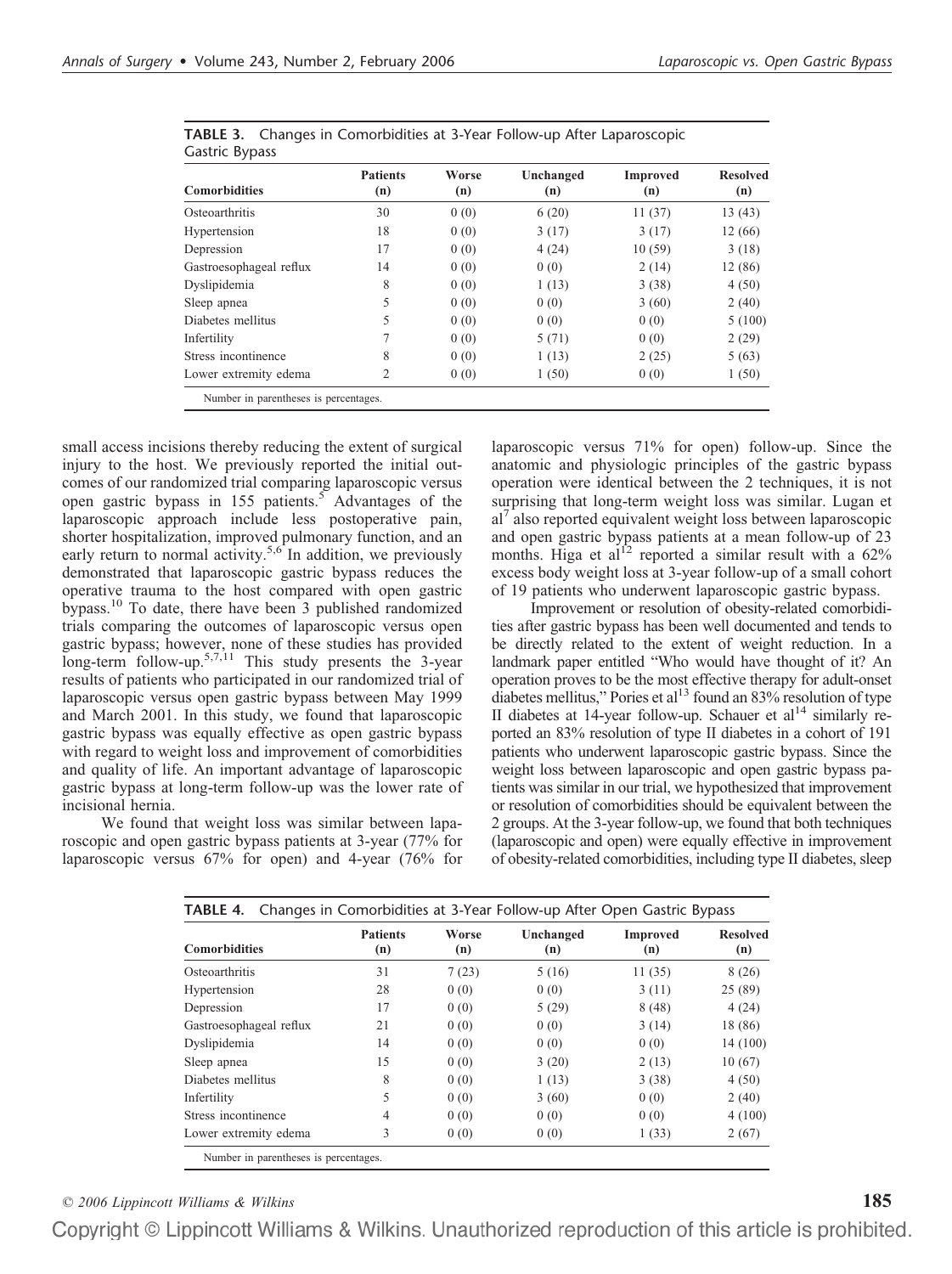

**FIGURE 2.** Moorehead-Ardelt Quality of Life scores at 3-year follow-up after laparoscopic and open gastric bypass. \*The zero point mark represents no changes compared with baseline. Points are added for positive changes and subtracted for negative changes.

apnea, gastroesophageal reflux, urinary stress incontinence, lower extremity edema, and hypertension. The greater improvement of symptoms of osteoarthritis after laparoscopic gastric bypass and amelioration of dyslipidemia after open gastric bypass may be a function of the small number of patients who had these conditions.

Improvement in the impaired quality of life brought about by morbid obesity has been observed as early as 3 months following bariatric surgery. Continued weight loss results in further improvement in quality of life, often reaching that of the national "normal" population within 6 months postoperatively.5 Our current study demonstrates that the improvement in quality of life persisted at 3-year follow-up, and there was no significant difference between the 2 groups. The Moorehead-Ardelt Quality of Life Questionnaire demonstrated positive changes compared with baseline scores in all 5 categories of the questionnaire. When the 3 categories of weight loss, changes in comorbidities, and quality of life were taken into account, the BAROS demonstrated that 86% of open gastric bypass patients and 95% of laparoscopic gastric bypass patients reported "good," "very good," or "excellent" results at the 3-year follow-up.

Development of incisional hernia is a major problem after open gastric bypass. The incidence of incisional hernia after open gastric bypass has been reported as high as 26%, and postoperative incisional hernia is a risk for incarceration or strangulation.<sup>3</sup> Herniorrhaphy is indicated, but recurrence is common. Obesity is a well-known risk factor for develop-



and open gastric bypass.

| <b>TABLE 5.</b> Late Complications Following Laparoscopic and |  |
|---------------------------------------------------------------|--|
| Open Gastric Bypass at 3-Year Follow-Up                       |  |

| <b>Complications</b>    | Laparoscopic<br>Gastric<br><b>Bypass</b><br>$(n = 59)$ | Open<br>Gastric<br><b>Bypass</b><br>$(n = 57)$ | P         |
|-------------------------|--------------------------------------------------------|------------------------------------------------|-----------|
| Incisional hernia       | 3(5)                                                   | 22(39)                                         | $< 0.01*$ |
| Nutritional             |                                                        |                                                |           |
| Anemia                  | 8(14)                                                  | 3(5)                                           | $NS*$     |
| B-12 deficiency         | 3(5)                                                   | 6(11)                                          | $NS*$     |
| Gastrointestinal        |                                                        |                                                |           |
| Chronic nausea/vomiting | 3(5)                                                   | 2(4)                                           | $NS^*$    |
| Chronic abdominal pain  | 2(3)                                                   | 1(2)                                           | $NS*$     |
| Marginal ulcer          | 0(0)                                                   | 1(2)                                           | $NS^*$    |
| Small bowel obstruction | 2(3)                                                   | 1(2)                                           | $NS^*$    |
| Cholecystectomy         | 12 of $43$                                             | 2 of 40                                        | $0.03*$   |
|                         | patients $(28)$ <sup>†</sup>                           | patients $(5)^{\dagger}$                       |           |

Number in parentheses is percentages.

\*Fisher Exact tests.

† Patients with previous cholecystectomy were excluded.

ment of an incisional hernia after abdominal surgery.<sup>15</sup> The mechanism for development of incisional hernia in the morbidly obese is related to the increase intra-abdominal pressure, which is normally 2 to 3 times higher in morbidly obese individuals than nonobese subjects.16 Another risk factor for development of an incisional hernia is the presence of a wound infection at the index procedure.<sup>15</sup> Christou et  $al<sup>17</sup>$ reported that the rate of incisional hernia in patients who underwent gastric bypass without wound infection was 14%, whereas the rate of incisional hernia in patients with wound infection was 38%. In this trial, wound infection occurred in 1.3% after laparoscopic gastric bypass and 10.5% after open gastric bypass.<sup>5</sup> At the 3-year follow-up, the rate of incisional hernia was significantly higher after open gastric bypass compared with laparoscopic gastric bypass (39% versus 5%, respectively). As previously stated, 2 of the 3 patients who developed an incisional hernia after laparoscopic gastric bypass were patients that had a conversion to an open procedure. The results of these 2 patients were kept within the laparoscopic group based on an intention-to-treat principle. Incisional hernia as a complication of gastric bypass increases the cost of care. The mean cost for an incisional hernia repair at our institution is \$8259. In addition to the higher cost for the incisional hernia repair, there is also the risk for recurrence after the repair, which can be as high as  $36\%$ .<sup>18</sup>

Rapid weight loss after Roux-en-Y gastric bypass can lead to formation of gallstones. In a randomized trial of prophylactic ursodiol for the prevention of gallstone, Sugerman et al<sup>19</sup> reported a 32% incidence of gallstone formation in patients receiving placebo compared with a 2% incidence of gallstone formation in patients receiving 600 mg of ursodiol. In this study, 28% of patients in the laparoscopic group required subsequent cholecystectomy for newly developed gallstone (11 patients) or had cholelithiasis preoperatively and cholecystectomy was performed as a staged procedure (1 patient) after laparoscopic gastric bypass. The higher rate of cholecystectomy performed after laparoscopic gastric bypass compared with open gastric

**186** *© 2006 Lippincott Williams & Wilkins*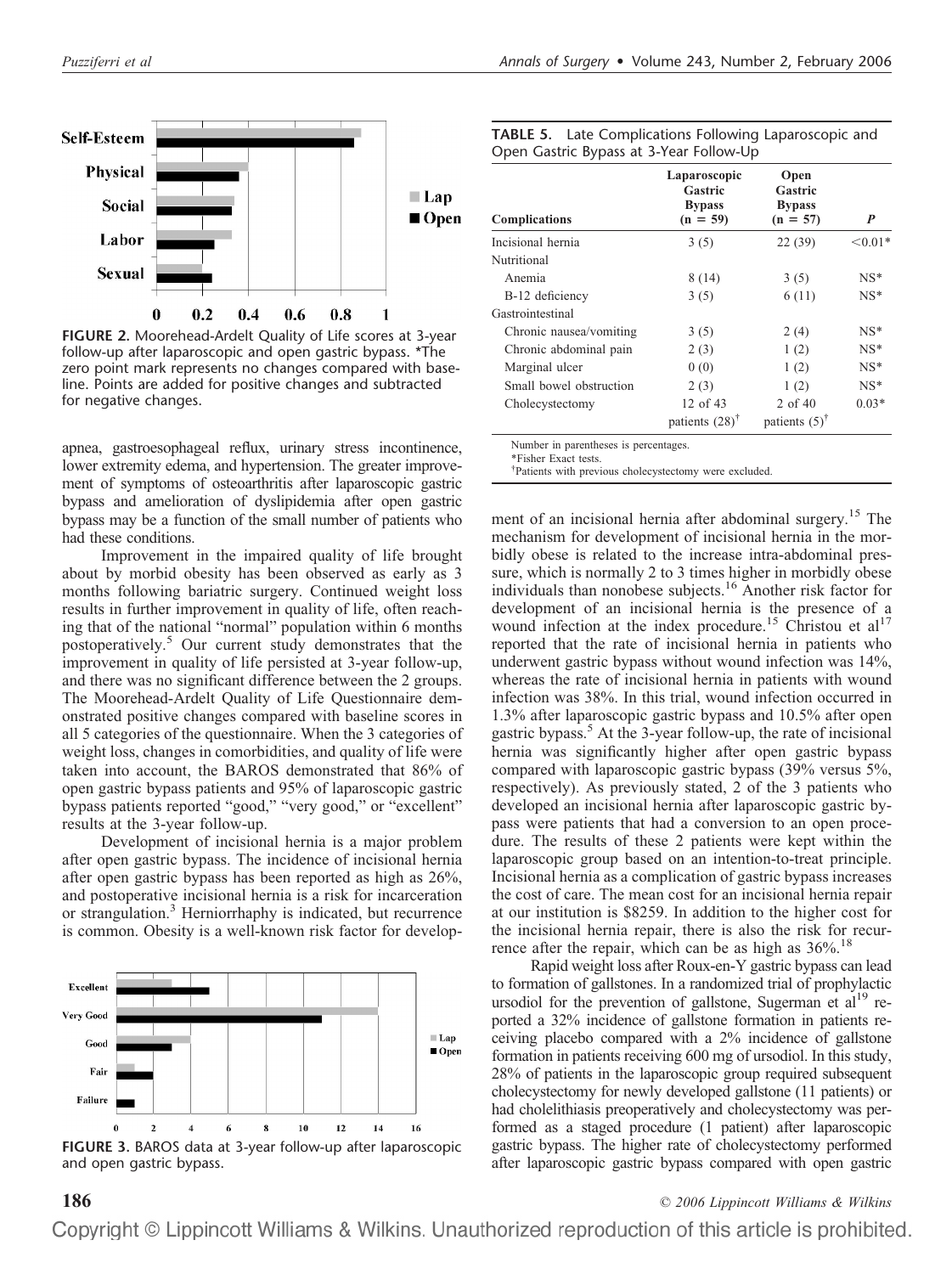bypass is probably related to low compliance on the use of ursodiol and the greater number of cholecystectomies performed during open gastric bypass for a diagnosis of cholelithiasis. In a randomized trial of prophylactic ursodiol or placebo in the prevention of gallstones after gastric bypass, Wudel et  $al^{20}$ reported that the compliance rate for the use of ursodiol was achieved in only 28% of patients. Staged cholecystectomy after laparoscopic gastric bypass appeared to be an acceptable option. In a study of concomitant gastric bypass and cholecystectomy, Hamad et  $al<sup>21</sup>$  reported significant increases in operative time and doubling of the hospital stay in patients who underwent concomitant laparoscopic gastric bypass and cholecystectomy compared with patients who underwent laparoscopic gastric bypass alone.

The major drawback of laparoscopic gastric bypass over the open approach is the steep "learning curve." Laparoscopic gastric bypass is currently one of the most challenging advanced laparoscopic operations. Because of its technical complexity, the learning curve for laparoscopic gastric bypass is longer than most other advanced laparoscopic operations. Many factors contribute to the extent of the learning curve for laparoscopic gastric bypass. These factors include the experience of the surgeon with other advanced laparoscopic operations, with open bariatric operations, and with laparoscopic suturing skill and intracorporeal knot tying techniques. Schauer et al<sup>22</sup> demonstrated that operative time and technically related complications decreased with operative experience and stated that the learning curve for laparoscopic gastric bypass is 100 cases. We previously reported that the learning curve for laparoscopic gastric bypass was 75 cases.23 The surgeon's early operative experience (first 75 cases) was the major predictor of not only a longer operative time but also a higher major complication and reoperation rate, and a longer length of hospital stay.

Follow-up is imperative in any trial, particularly for a bariatric surgical trial in which long-term durability of the procedure is a key outcome; for example, Pories et al,<sup>13</sup> in 1995, reported a 97% follow-up rate at 14 years after Rouxen-Y gastric bypass. Despite persistent efforts at contacting our patients, we were able to obtain a 75% follow-up. Our primary reason for not achieving a higher follow-up rate was the inability to contact patients who had moved out of the area and the contact information was outdated. Various methods were used to reach patients, including home and work phone, e-mail, conventional mail, and through the primary care physician. Our 75% follow-up in this trial reflects the high mobility of the California population, but we have also observed a desire on the part of successful patients to seek new job opportunities often at a new location. We suspect that only continual contact of the patients to update their contact information prior to their changes will increase the rate of follow-up. This task is difficult and remains a challenge for most bariatric practices.

#### **CONCLUSION**

Before accepting the laparoscopic approach as the standard technique for morbidly obese patients undergoing gastric bypass, 2 main questions need to be addressed: 1) are the short-term outcomes more favorable than the open approach and 2) what are the long-term differences between laparoscopic and open gastric bypass? Our previous study demonstrated the short-term benefits of laparoscopic gastric bypass, including lower analgesic use, shorter length of hospitalization, improved pulmonary function, and faster recovery compared with open gastric bypass. Our current study with a 3-year follow-up demonstrated that both techniques were equally effective with regard to weight loss and improvement of comorbidities and quality of life. A major advantage of laparoscopic gastric bypass at long-term follow-up is the reduction in the rate of incisional hernia. The perioperative and long-term results from this randomized trial of laparoscopic versus open gastric bypass support our recommendation that the laparoscopic approach should be the standard technique for patients undergoing Roux-en-Y gastric bypass for the treatment of morbid obesity.

#### **REFERENCES**

- 1. Christou NV, Sampalis JS, Liberman M, et al. Surgery decreases long-term mortality, morbidity, and health care use in morbidly obese patients. *Ann Surg*. 2004;240:416 – 423.
- 2. See C, Carter PL, Elliott D, et al. An institutional experience with laparoscopic gastric bypass complications seen in the first year compared with open gastric bypass complications during the same period. *Am J Surg*. 2002;183:533–538.
- 3. Sugerman HJ, Sugerman EL, Wolfe L, et al. Risks and benefits of gastric bypass in morbidly obese patients with severe venous stasis disease. *Ann Surg*. 2001;234:41– 46.
- 4. Wittgrove AC, Clark GW, Tremblay LJ. Laparoscopic gastric bypass, Roux-en-Y: preliminary report of five cases. *Obes Surg*. 1994;4:353– 357.
- 5. Nguyen NT, Goldman C, Rosenquist CJ, et al. Laparoscopic versus open gastric bypass: a randomized study of outcomes, quality of life, and costs. *Ann Surg*. 2001;234:279 –289.
- 6. Nguyen NT, Lee SL, Goldman C, et al. Comparison of pulmonary function and postoperative pain after laparoscopic versus open gastric bypass: a randomized trial. *J Am Coll Surg*. 2001;192:469 – 476.
- 7. Lugan JA, Frutos D, Hernandez Q, et al. Laparoscopic versus open gastric bypass in the treatment of morbid obesity: a randomized prospective study. *Ann Surg*. 2004;239:433– 437.
- 8. Schauer PR, Ikramuddin S, Gourash W, et al. Outcomes after laparoscopic Roux-en-Y gastric bypass for morbid obesity. *Ann Surg*. 2000; 232:515–529.
- 9. Newer techniques in bariatric surgery for morbid obesity: Blue Cross and Blue Shield Association's Technology Evaluation Center. www. bluecares.com Assessment Program, 2003:18.
- 10. Nguyen NT, Goldman CD, Ho HS, et al. Systemic stress response after laparoscopic and open gastric bypass. *J Am Coll Surg*. 2002;194:557–567.
- 11. Westling A, Gustavsson S. Laparoscopic vs open Roux-en-Y gastric bypass: a prospective, randomized trial. *Obes Surg*. 2001;11:284 –292.
- 12. Higa KD, Ho T, Boone KB. Laparoscopic Roux-en-Y gastric bypass: technique and 3-year follow-up. *J Laparoendosc Adv Surg Tech*. 2001; 11:377–382.
- 13. Pories WJ, Swanson MS, MacDonald KG, et al. Who would have thought it? An operation proves to be the most effective therapy for adult-onset diabetes mellitus. *Ann Surg*. 1995;222:339 –350.
- 14. Schauer PR, Burguera B, Ikramuddin S, et al. Effect of laparoscopic Roux-en Y gastric bypass on type 2 diabetes mellitus. *Ann Surg*. 2003;238:467– 484.
- 15. Sugerman HJ, Kellum JM, Reines D, et al. Greater risk of incisional hernia with morbidly obese than steroid-dependent patients and low recurrence with prefascial polypropylene mesh.  $Am J Surg.$  1996;171:80-84.
- 16. Nguyen NT, Lee SL, Anderson JT, et al. Evaluation of intraabdominal pressure after open and laparoscopic gastric bypass. *Obes Surg*. 2001;  $11:40 - 45.$
- 17. Christou NV, Jarand J, Sylvestre JL, et al. Analysis of the incidence and

# *© 2006 Lippincott Williams & Wilkins* **187**